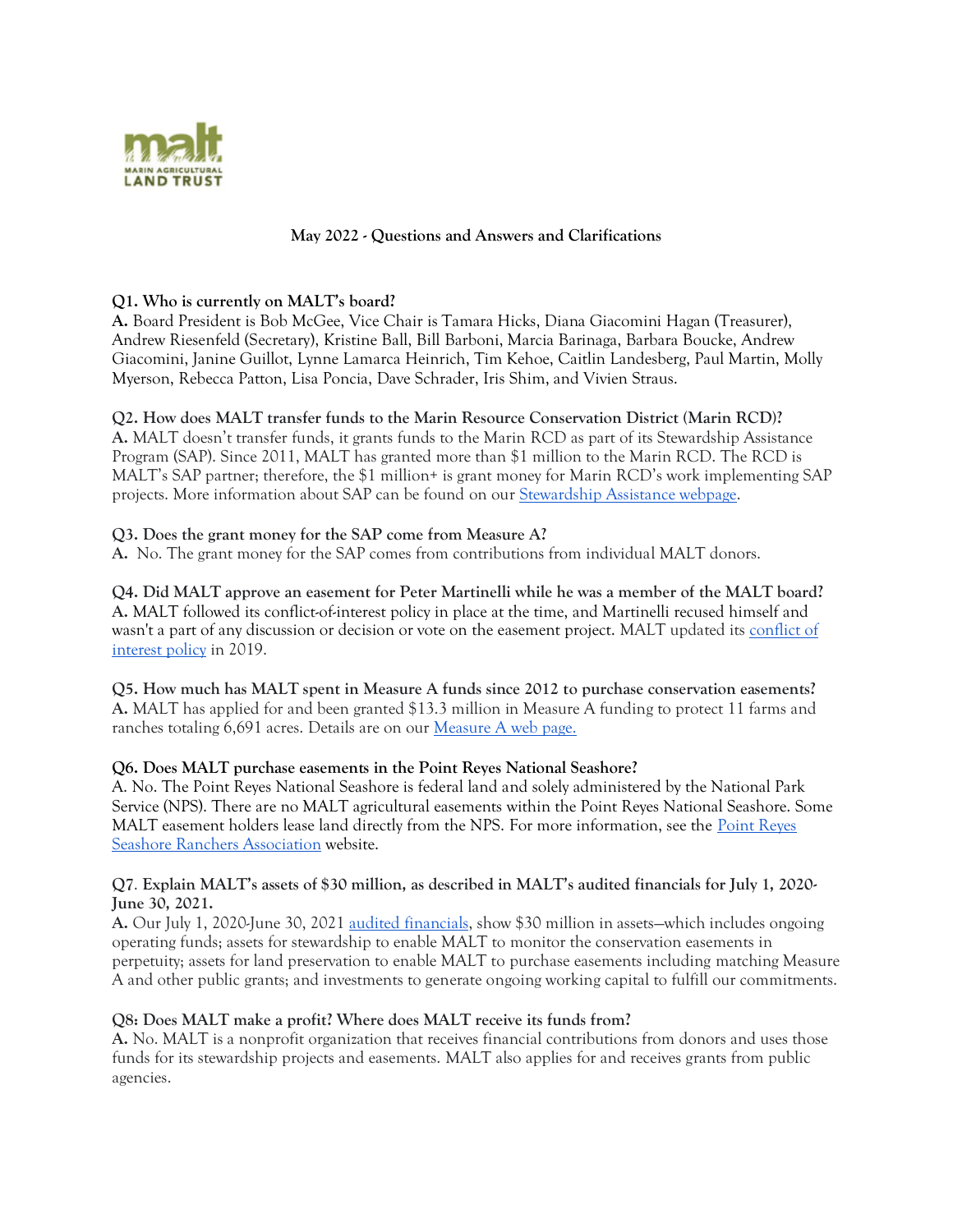#### **Q9. During the period from July 1, 2020-June 30, 2021, how much did MALT receive in grants and individual contributions?**

**A.** MALT received about \$4 million in individual contributions and grants during that period.

#### **Q10. What portion of those grants came from government sources? A**. None.

#### **Q11. Did MALT have a profit of \$1.8 million during the time from July 1, 2020-June 30, 2021? A.** No. MALT is a 501(c)(3) nonprofit organization, so we do not have profits. We had a positive change in net assets of \$1.8 million, resulting from a combination of net assets released from restriction, positive investment returns, and fundraising.

## **Q12. What did MALT spend \$5.8 million on from July 1, 2020-June 30, 2021?**

**A.** Our operating expenses were approximately \$5.8 million.

## **Q13. Does MALT receive Measure A money from the County?**

**A.** No. The County sends Measure A funds to an escrow account when a conservation easement is purchased. MALT does not receive Measure A money.

### **Q14: Aren't some of the landowners violating the Williamson Act and the terms of their easements by generating income from short-term rentals and hosting weddings and events? Why isn't MALT enforcing easement terms? Why do those landowners get preferential treatment?**

**A.** The purpose of MALT easements is to enable properties to remain in agricultural use for the production of food and fiber, and we interpret all easements with that purpose in mind. If limited events, lodging, and related activities are not interfering with agricultural use and can help allow property owners to financially support agriculture, we believe they are generally consistent with our easements.

At the time some of MALT's earlier agricultural conservation easements were written, many agritourismbased events were not envisioned, and thus are not explicitly addressed.

#### **Q15. What is currently happening with new easements?**

**A.** We have 7 easements in the active pipeline totaling more than 4,600 acres, with an estimated cost of more than \$21 million.

#### **Q16: What is MALT doing to help all of Marin County with the drought?**

**A.** In 2021 MALT allocated \$500k for the Drought Resilience and Water Security (DRAWS) initiative, available to all Marin County farmers and ranchers. The impact of the first year of DRAWS: Of the 40 projects approved for DRAWS grants, 28 have been completed; 15 are on properties not protected by MALT easements, and 7 of these 15 have been completed. The Board recently allocated an additional \$250k, bringing the total to \$750k in DRAWS funding available.

#### **Q17: Isn't there a conflict between Bob McGee's position as MALT Board president and benefits to Straus Dairy?**

**A.** No. Bob McGee is an executive of Straus Family Creamery. He is not an executive of Straus Dairy, nor does he have any financial interest in the dairy. Straus Family Creamery and Straus Dairy are completely separate businesses.

#### **Q18: Have there been any MALT transactions with the Straus Dairy while Bob McGee has been on the MALT Board?**

**A.** No. There have been no transactions with Straus Dairy while Bob has been a Board member.